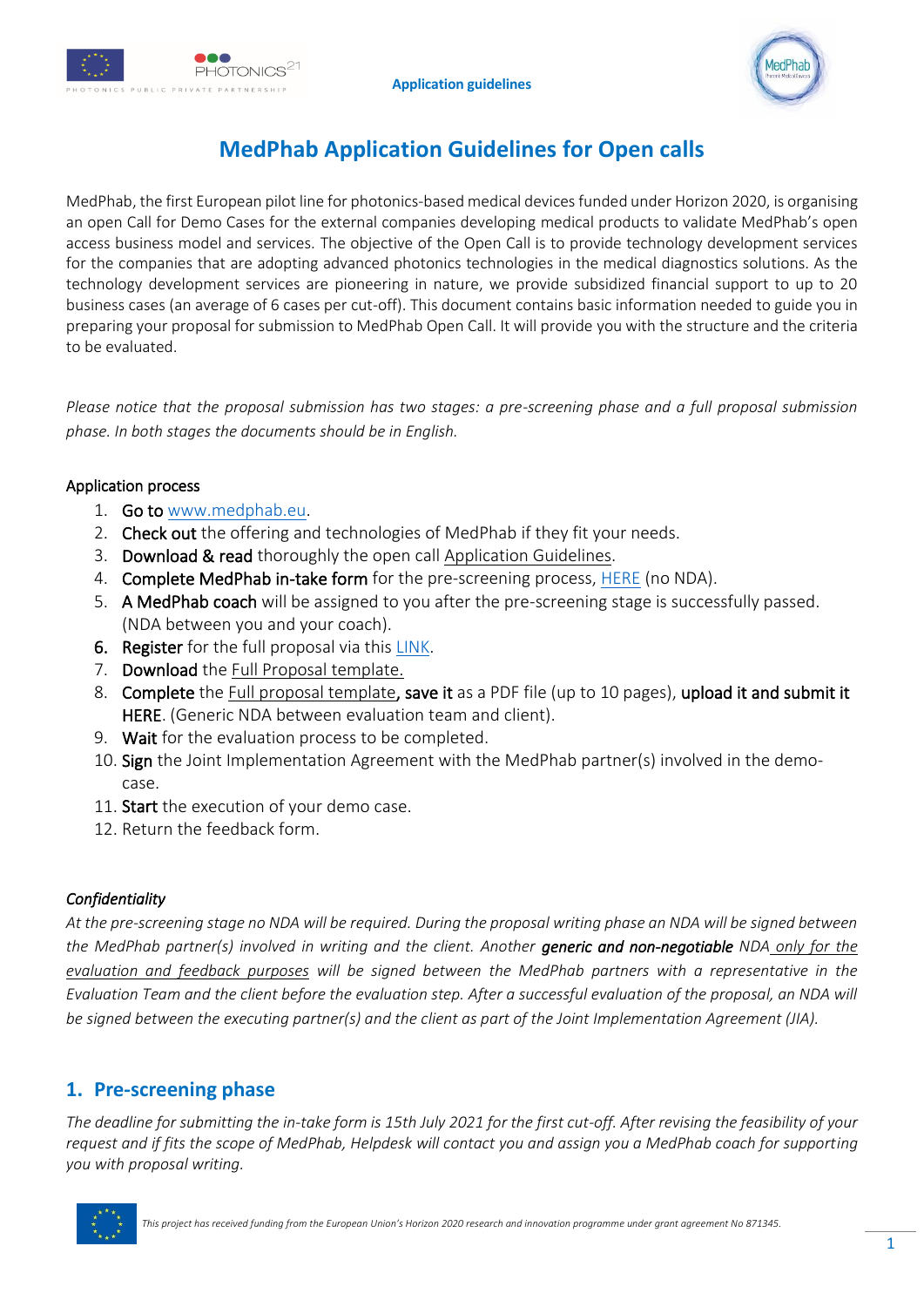



*Applicant should not disclose any Intellectual Property Rights, and should fill the in-take form* [HERE](https://community.medphab.eu/intake-form/)

*Find the list of* [MedPhab partners](https://medphab.eu/about-us/#whoweare) *and their capabilities [HERE](https://medphab.eu/offering/) and [HERE.](https://community.medphab.eu/community-marketplace)*

*Evaluation criteria for this stage:*

- *Clear need of MedPhab services and technologies.*
- *The aim is to reach at least proof-of-concept. Higher maturity level targets possible.*

## Information sharing

This form will be shared with all MedPhab partners in order to find the most suitable pilot partner for your project on confidential basis. However, if the company has reasons for not sharing the information with a specific partner (s) the company can select those partner(s) to be excluded. The company is not expected to share any IP sensitive information while filling out the in-take form.

## **2. Full Proposal submission phase**

#### *Important: If the in-take form in the pre-screening phase is not submitted a full proposal cannot be submitted nor evaluated.*

*Please registe[r HERE,](https://apply.medphab.eu/) download the Full proposal template, fill all sections of the document, save it as a pdf document, and submit it through the system. You can save your proposal and work on it until you decide to submit. Please note that you will no longer be able to change your proposal once you click on Submit. Deadline for submission is 30th Nov 2021 for the first cut-off.*

*In order to be eligible for this Call, your institution has to be established in one of the [eligible countries.](https://ec.europa.eu/research/participants/data/ref/h2020/other/wp/2016-2017/annexes/h2020-wp1617-annex-a-countries-rules_en.pdf) By submitting a proposal to MedPhab you declare that to your knowledge there are no conflicts of interest which might affect the objectivity of your proposal's evaluation.* 

## **2.1. Registration required fields**

*Here we summarize the required fields in the registration process for full proposal submission. You must have completed the pre-screening stage.*

## **2.1.1. Company Information**

Company's name Company Registration Number (if applicable) Date of Registration Size (Number of employees) Annual turnover (in millions of €) Type of organization *SME or large company* Description of the company: *short history, Position in the value chain: technology end-user (product designers, developers, integrators, etc.) and/or manufacturer, product portfolio, max. 200 words.*

Registered Company Address

## **2.1.2. Applicant Contact Details**

First name: Last name: Position in the Company: Email Address: Telephone Number:

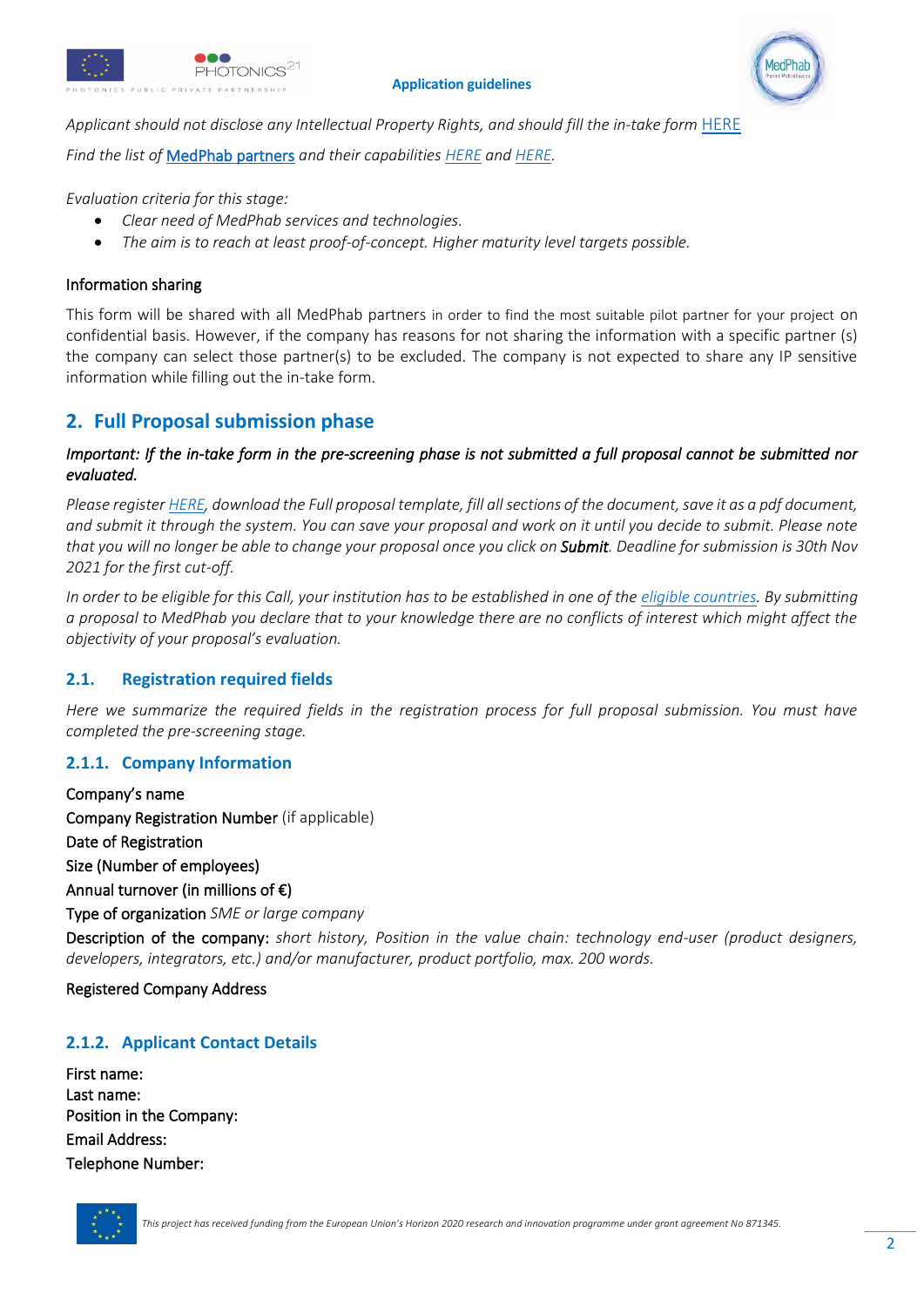

## Password Password confirmation

## **2.1.3. Additional**

#### How did you learn about MedPhab?

### **2.2. Proposal content**

*Find [here](https://medphab.eu/open-call/#Documents) the proposal template draft. In summary the proposal is divided in two main sections:*

- *General information*
- *Proposal subsections*
	- o *Concept*
	- o *Implementation*
	- o *Impact*

## **2.2.1. General information**

#### Proposal name:

Summary (Do not disclose any Intellectual Property Rights)

*Please provide a concise summary of the content and objectives of your proposed Demo Case, and the resulting Product Demonstrator / series of demonstrators including what is innovative about it, mainly replying to the following questions:*

- *what is the Product Demonstrator / series of demonstrators you would like to develop and which photonicsbased / manufacturing technologies you plan to integrate in it / implement?*
- *how the Demo Case addresses the scope of the competition?*
- *what is the business need, technological challenge, and market opportunity to be addressed in this Demo Case?*
- *what are the potential benefits to your business and what is your sustainability approach in the longer term?*

Is this the first time that you submit your proposal?  $1^{\mathrm{st}}$  Submission / Re-submission

#### Which MedPhab partner has helped you with the proposal preparation?

☐VTT  $\Box$ Philips ☐IMEC ☐Jabil ☐CSEM ☐Joanneum Research ☐III-V lab ☐Screentec ☐Tyndall

#### Name of the lead coaching person from MedPhab Partner(s).

Have you read and understood the Application guidelines, and do you conform to the eligibility criteria described therein? YES/NO

#### Have you read and understood the Joint Implementation Agreement (JIA) template? YES/NO

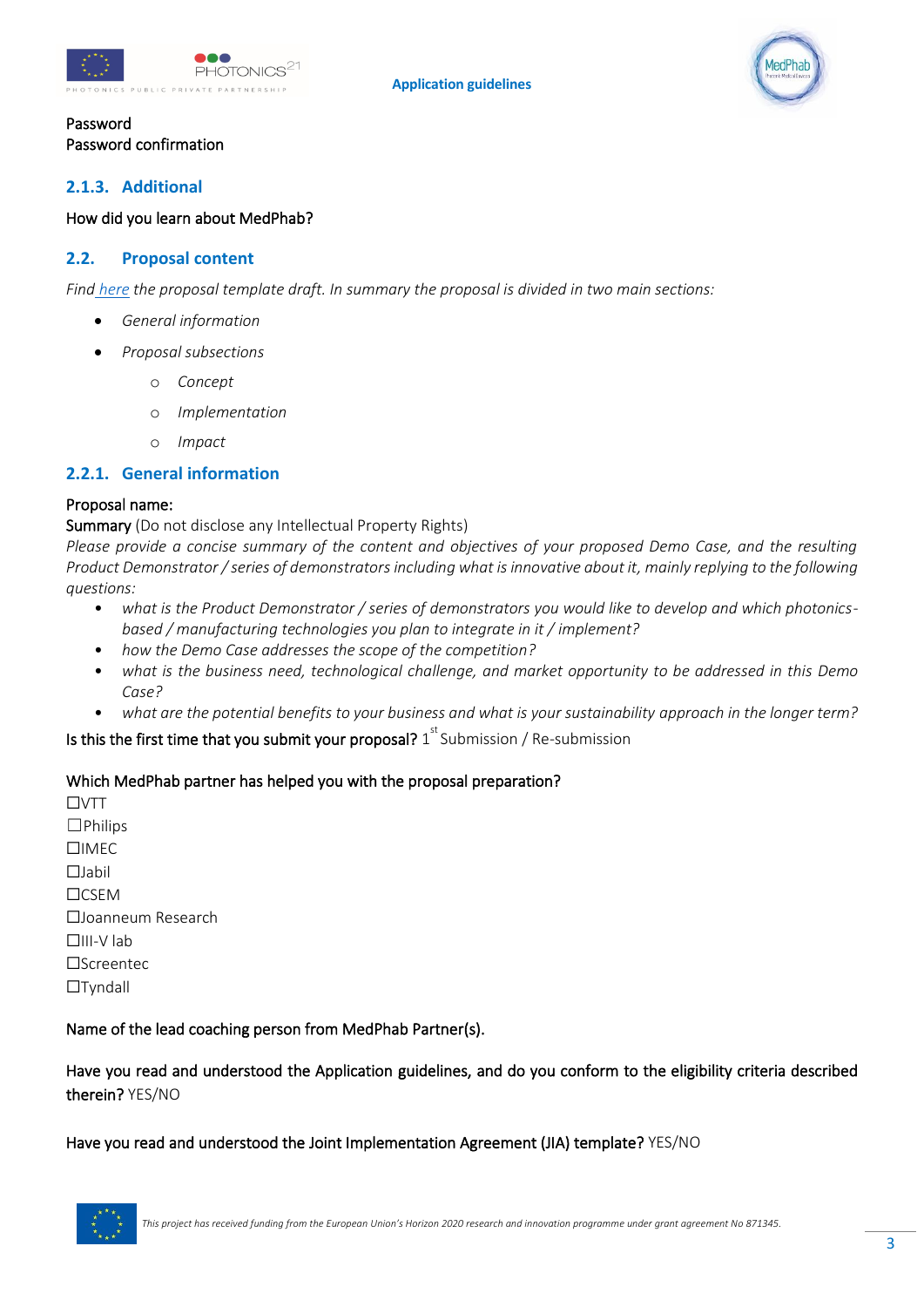



*The JIA will be the primary legal contract between the beneficiary and MedPhab. Please note that the published JIA is a preliminary version which might still undergo minor changes before the first cut-off date. The content of JIAs are negotiated case-specifically.*